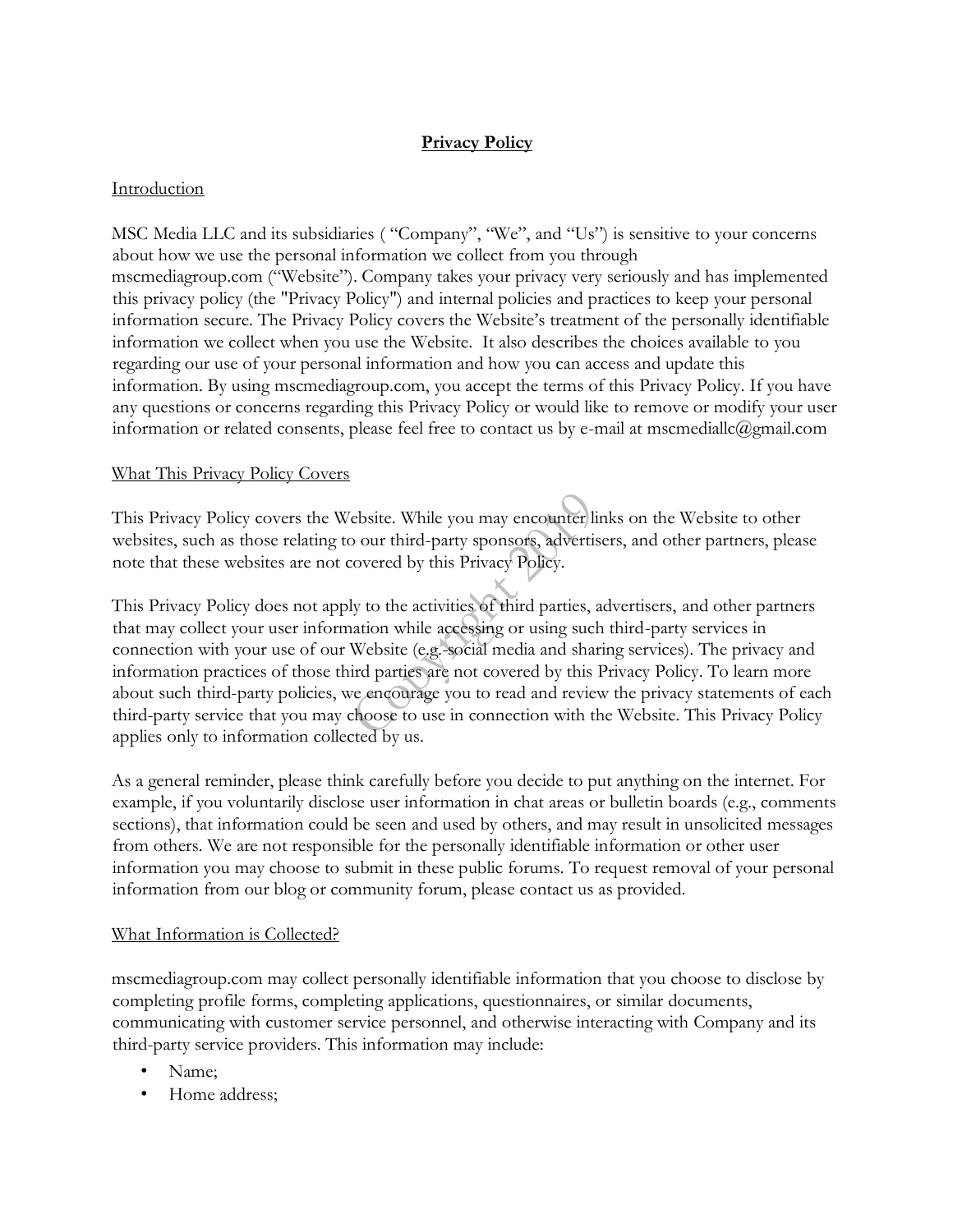- Personal telephone number;
- Personal e-mail address;
- Social Security number;
- Individual Taxpayer Identification numbers;
- Personal bank account, credit card and debit card numbers; and
- Other personally identifiable information.

We may also collect anonymous demographic information, which is not unique to you, such as your postal code, age, gender, preferences, interests, and favorites. In addition, information about your computer hardware and software may be automatically collected by

mscmediagroup.com. This information can include: your IP address, browser type, domain names, access times, operating system, cookie information, referring website addresses, and Internet Service Provider.

## How We Use Information Collected on the Website

Company collects and uses your personal information to operate our websites and deliver the services you have requested or issue responses to questions you may have asked. We may also use your personally identifiable information to inform you of other products or services available from Company.

Company does not sell, rent, or lease its customer lists to third parties.

However, we may share data with our trusted partners to help us perform statistical analysis, send you email or postal mail, perform tasks required to complete a purchase transaction, and provide customer support. Company may also share information on your use of our Website, such as pages visited, links clicked, non-sensitive text entered, and mouse movements, with third party providers of web analytic software in order to enable us to improve our services. All such third parties are prohibited from using your personal information except to provide these services, and they are obligated to maintain the confidentiality of your information.

Company also keeps track of the pages our customers visit within our Website in order to determine what services are the most popular. This data is used to deliver customized content and advertising within the Website to users whose behavior indicates that they are interested in a particular subject area. In addition, other parties who perform data analytics for Company, such as Thrive Hive may collect personally identifiable information about your online activities when you use our services. Third party affiliates of Thrive Hive may have different policies with respect to "do not track" signals and Company makes no representations with respect to such policies.

We may use tracking to create remarketing audiences of users based on user behavior and/or their visits to our website. Company may also target these users with custom ads based on affinities/interests, geographic and demographic signals. Company may use email addresses to target users with custom ads through third-party advertising platforms. Company shares customer information with third parties to perform services (advertising) on our behalf.